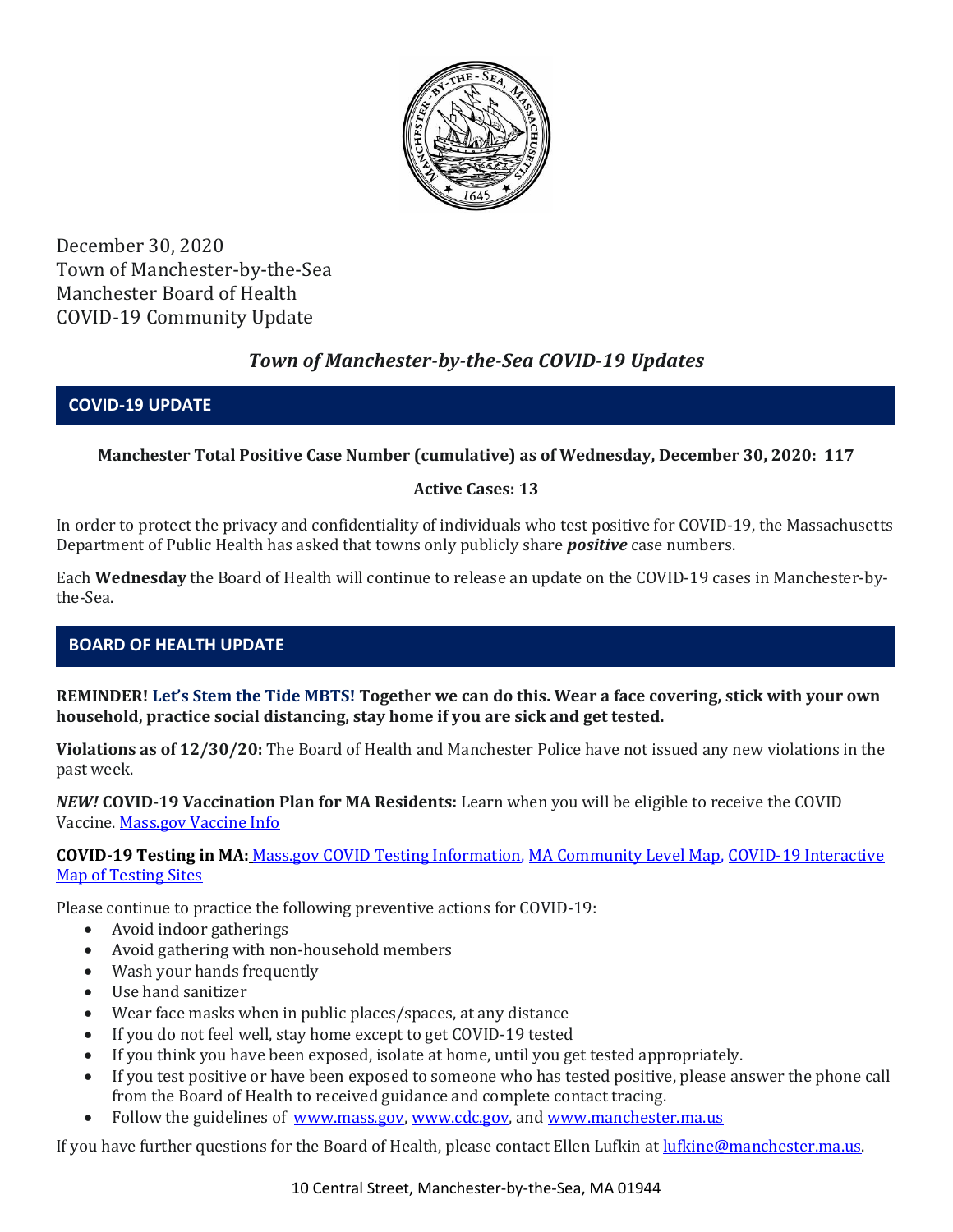

#### **MANCHESTER-BY-THE-SEA COMMUNITY UPDATES**

- *NEW!* **Christmas Tree Pick Up:** Christmas trees will be collected curbside on your respective trash day January 11, 12. Residents can also drop their tree at the Town Compost site during normal operating hours.
- *NEW!* **Town Hall Holiday Hours:** Town Hall will close for business at 5 p.m. on December 31 for the New Year's Holiday and will reopen on Monday, January 4, 2020 by appointment only.
- *NEW!* **40B FAQ:** A list of frequently asked questions from residents about the 40B process has been posted to the Town website. The next 40B Meeting will be held on Thursday, January 14 at 6:30 p.m. to discuss the proposed 40B project. Meeting details, agenda, project application, past recordings and the new FAQ can be found [here.](http://manchester.ma.us/729/40B)
- *NEW!* **Public Forum on Mixed Use Zone:** On Tuesday, January 12 at 7 p.m. The purpose of this public forum is to present and discuss the findings and preliminary recommendations of the 40R Smart Growth Feasibility Study. Meeting details can be foun[d here.](http://manchester.ma.us/731/40RLCD-Study)
- *NEW!* **Flu Vaccine:** Required for all Massachusetts School Students Enrolled in Child Care, Pre-School, K-12, and Post-Secondary Institutions is extended until February 28, 2021. [MA Flu Vaccine Requirement](https://www.mass.gov/news/flu-vaccine-now-required-for-all-massachusetts-school-students-enrolled-in-child-care-pre)
- Governor Baker Issues New COVID-19 Restrictions for MA: Effective December 26, 2020 new capacity and gathering restrictions have been ordered for MA residents[. December 26 Emergency Order](http://manchester.ma.us/DocumentCenter/View/3582/1222-MA-emergency-order)
- Holiday Guidance for MA Residents: Stay safe this holiday season by following the guidance [here.](https://www.mass.gov/news/december-holiday-guidance)
- MA Quarantine Instructions: The state has updated the quarantine guidelines. If you have been instructed to quarantine, please adhere to the following rules: [Quarantine Instructions](http://manchester.ma.us/DocumentCenter/View/3558/14-10-7-day-COVID19_Quarantine-information-1272020)
- MA Rolls Back to Phase 3 Step 1: The new restrictions took effect on December 13. Please read the following guidance: [MA Phase 3 Step 1](https://www.mass.gov/news/baker-polito-administration-announces-statewide-rollback-to-phase-three-step-one-additional)
- Town Hall is Closed to the Public: Town Hall will be closed to the public until further notice. Staff will be available during normal business hours via appointment, phone or email. [Staff Directory](http://manchester.ma.us/directory.aspx)
- Allen's Pharmacy Announced COVID-19 Testing Site: Allen's Pharmacy has notified the Town that they are opening a COVID-19 PCR testing site operated by Veritas. Appointments are required and can be scheduled [here.](https://schedule.veritasgenetics.com/) Information on Veritas PCR Testing can be found [here.](https://www.veritasgenetics.com/covid-molecular/)
- Stay at Home Advisory for MA: All residents are being asked to stay at home between the hours of 10 p.m. and 5 a.m. (effective 11/6/20) [MA Stay at Home Advisory](https://www.mass.gov/news/stay-at-home-advisory)
- Face Covering Order for MA: All persons over the age of 5 are required to wear a face covering in all public spaces, indoor and outdoor, regardless of distance. (effective 11/6/20) [Face Covering Order](http://manchester.ma.us/DocumentCenter/View/3499/Revised-Face-Coverings-Order-No-55-1?fbclid=IwAR1a7l39TKetEAZ_mA8K6saG2GZ1dRBKA9-xuJJ3tDlAVUGCp7YatZmCKEo)
- Early Closing Order for MA: Businesses, services and activities must close by 9:30 p.m. and not reopen before 5 a.m. (11/6/20) [Early Closing Order](http://manchester.ma.us/DocumentCenter/View/3497/Early-Closing-and-Alcohol-Order-No-53-1?fbclid=IwAR0HIJzh646XAhpCz_miIpRMdh-nd_BhPpuljf5k-rkQey8DCI-dVFIfMlk)
- MA Carpooling Guidance: To ensure passenger safety from COVID-19 please take the following precautions when traveling by car: Limit the number of occupants, all occupants should wear a face covering, open vehicle windows, clean touch points frequently.